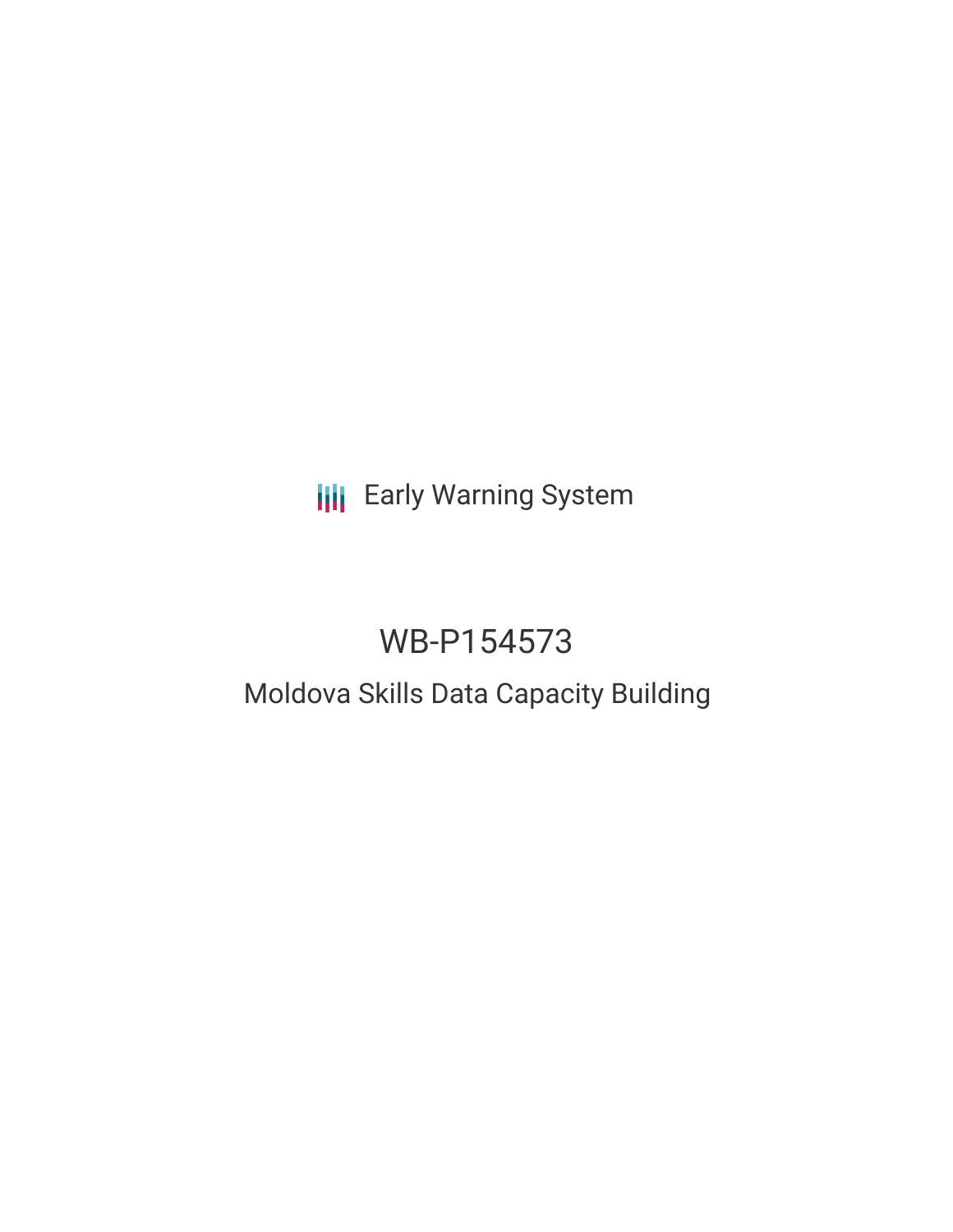

#### **Quick Facts**

| <b>Financial Institutions</b>                                                            |  |
|------------------------------------------------------------------------------------------|--|
| World Bank (WB)                                                                          |  |
| <b>Status</b><br>Approved                                                                |  |
| <b>Bank Risk Rating</b><br>C.                                                            |  |
| <b>Voting Date</b><br>2016-06-23                                                         |  |
| Republic of Moldova - Ministry of Labor, Social Protection and Family<br><b>Borrower</b> |  |
| <b>Education and Health</b><br><b>Sectors</b>                                            |  |
| <b>Project Cost (USD)</b><br>$$0.30$ million                                             |  |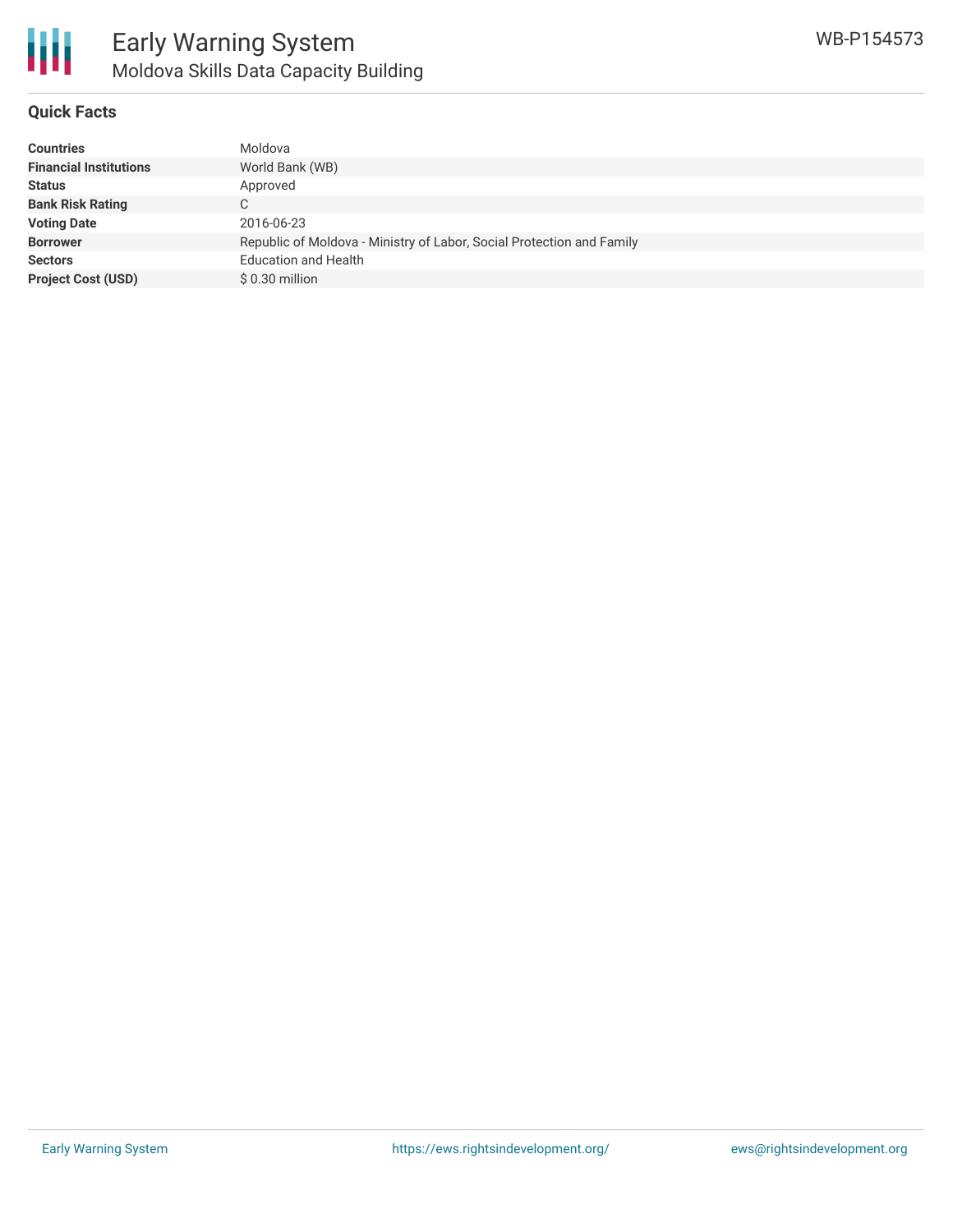

#### **Project Description**

According to bank documents, this World Bank grant would strengthen the measurement of labor market mismatches in Moldova via work on two components: (1) revised employer surveys on demand for skills, and (2) revised surveys of the resident working-age population, supply of skills, and barriers to employment. The activities proposed under each of the components are outlined below.

- 1. Revised employer surveys on demand for skills in Moldova
- 2. Revised surveys of the resident working-age population on the supply of skills and barriers to employment
- 3. Capacity building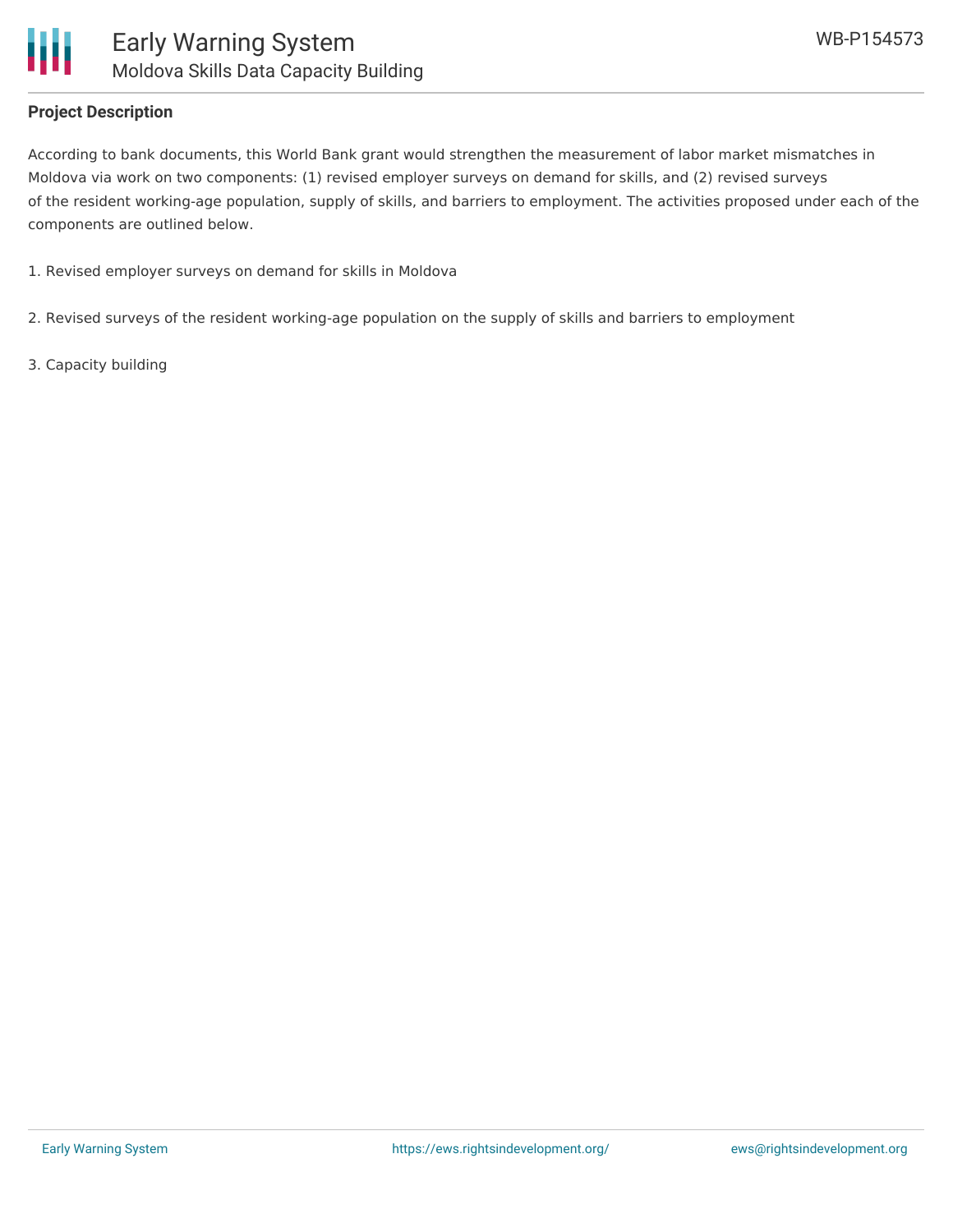

#### **Investment Description**

World Bank (WB)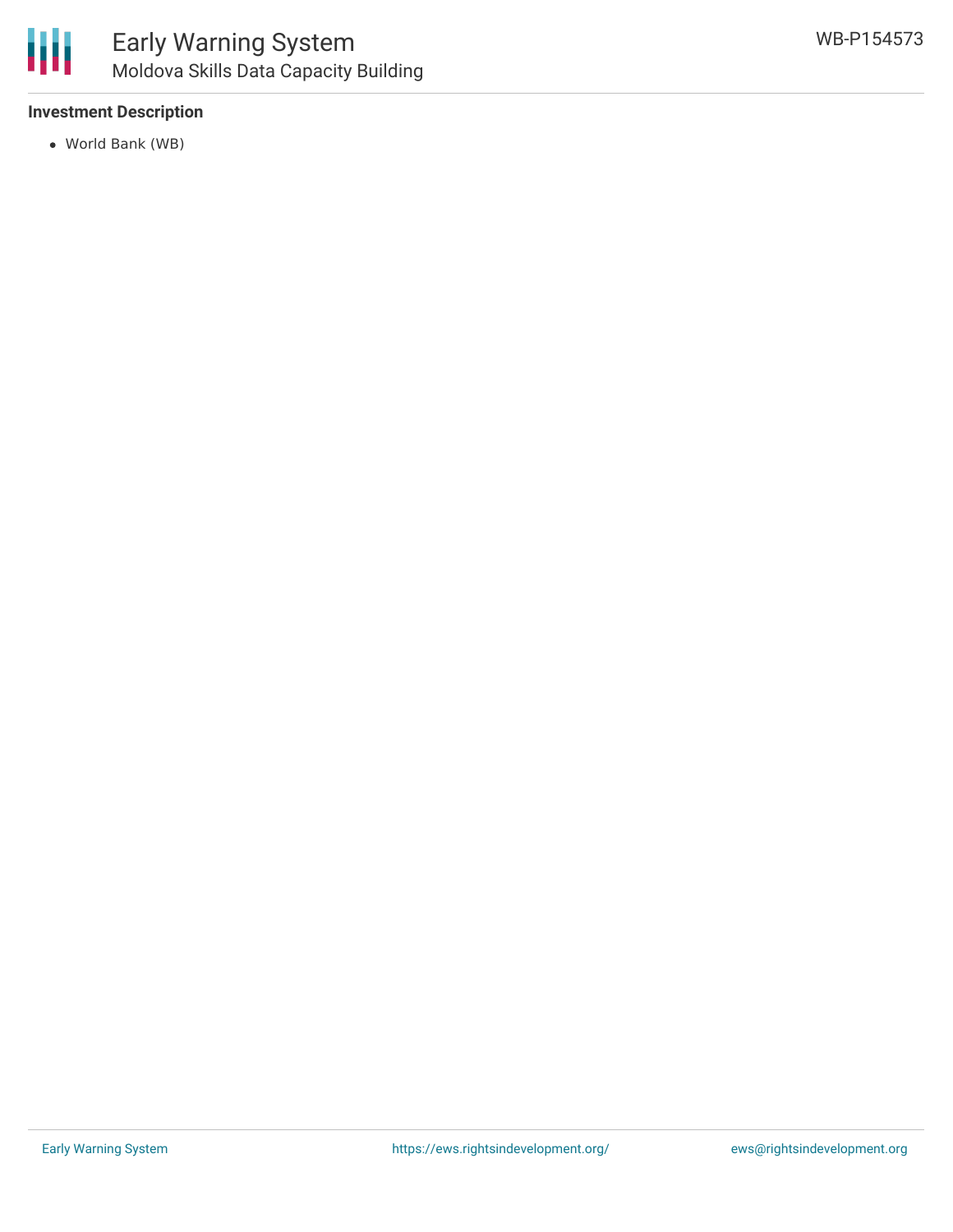#### **Contact Information**

World Bank Contact: Victoria Levin Title: Senior Economist Tel: 473-5392 Email: vlevin@worldbank.org

Borrower/Client/Recipient Name: Republic of Moldova Contact: Octavian Armasu Title: Minister of Finance Tel: (373) 22 262601 Email: octavian.armasu@mf.gov.md

Implementing Agencies Name: Ministry of Labor, Social Protection and Family Contact: Anna Gherghanova Title: Head of Employment Policy Department Tel: 022269391 Email: anna.gherganova@mmpsf.gov.md

ACCOUNTABILITY MECHANISM OF WORLD BANK

The World Bank Inspection Panel is the independent complaint mechanism and fact-finding body for people who believe they are likely to be, or have been, adversely affected by a World Bank-financed project. If you submit a complaint to the Inspection Panel, they may investigate to assess whether the World Bank is following its own policies and procedures for preventing harm to people or the environment. You can contact the Inspection Panel or submit a complaint by emailing ipanel@worldbank.org. You can learn more about the Inspection Panel and how to file a complaint at: http://ewebapps.worldbank.org/apps/ip/Pages/Home.aspx.